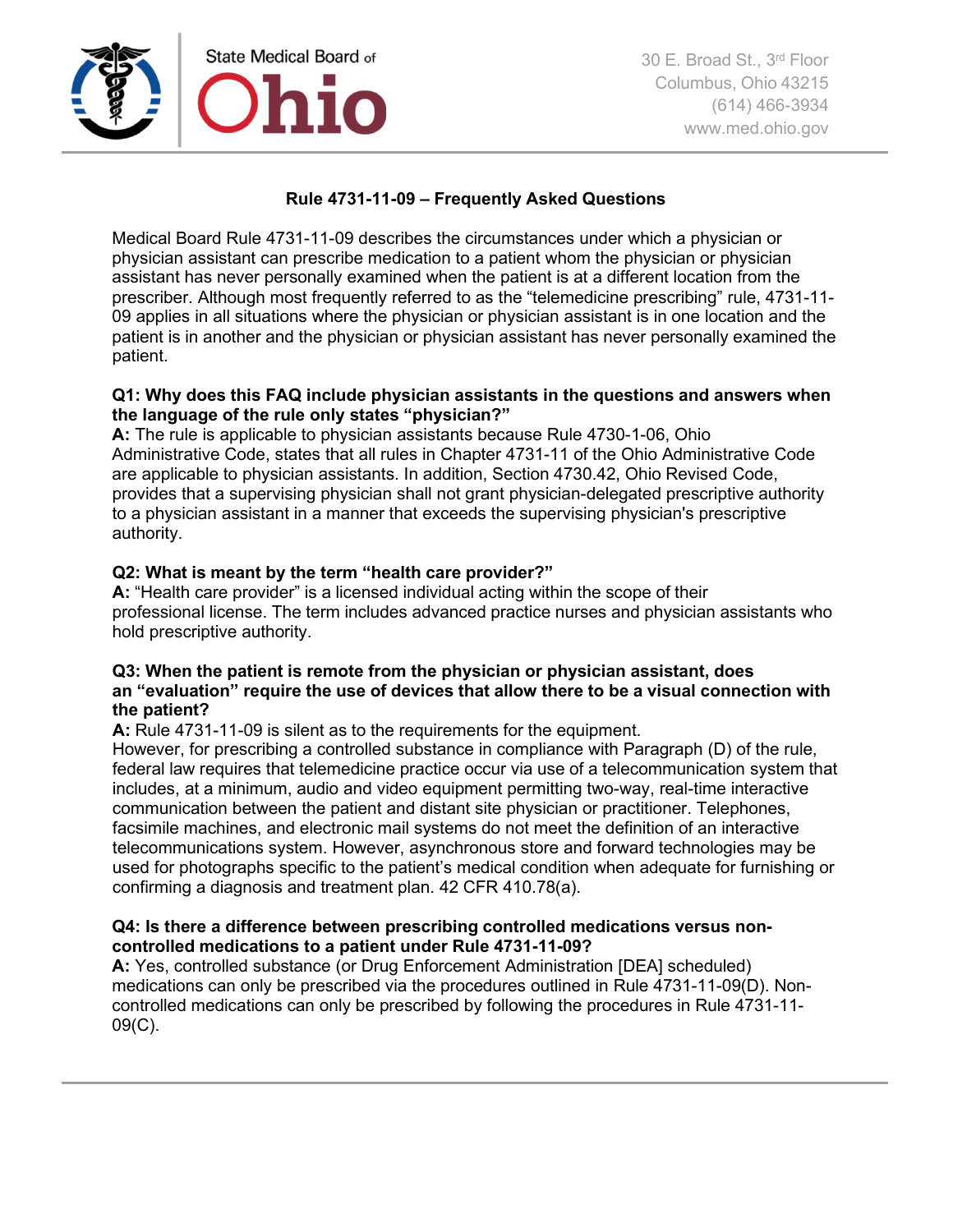### **Q5: Are there any situations in which the physician or physician assistant can prescribe a controlled substance medication to a patient who is not in the same location as the physician or physician assistant, even though the physician or physician assistant has never conducted a physical examination of the patient?**

**A:** Yes, paragraph (D) of the rule lists the situations in federal law that authorize an Ohio prescriber to prescribe a controlled substance to a patient whom they have not personally examined and who is at a different location than the prescriber, as follows:

- When providing on-call or cross coverage for a physician or other appropriately licensed health care practitioner who has the patient as an active patient and all of the requirements of 4731-11-09(C) for non-controlled medication prescriptions are met. The on-call or cross coverage must be per an agreement between the on-call/cross covering physician and the health care provider.
- The patient is in a hospital or clinic that is registered with the DEA and the patient is being treated by a healthcare provider who has a DEA certificate of registration.
- The patient is in the physical presence of a health care provider who has a DEA certificate of registration and the patient is being treated by that healthcare provider.
- The physician or physician assistant has obtained from the DEA administrator a special DEA certificate of registration. (NOTE: At this time the special DEA certificate of registration is not available although it may be in the future.)

# **Q6: Does Rule 4731-11-09 recognize the unique prescribing needs presented by patients enrolled in state licensed hospice programs?**

**A:** Yes, Rule 4731-11-09(D)(5) authorizes the medical director, hospice physician, or attending physician for a licensed hospice program to prescribe a controlled substance to a remote patient whom they have not personally examined, when all of the following are met:

- The controlled substance medication is being provided to a patient enrolled in the hospice program **and**
- The prescription is transmitted to the pharmacy by a means that is compliant with Ohio Board of Pharmacy rules.

# **Q7: Does Rule 4731-11-09 recognize the unique prescribing needs of patients in institutional settings?**

**A:** Yes, Rule 4731-11-09 authorizes a medical director or attending physician at an institutional facility as defined by Pharmacy Board Rule 4729-17-01 (see [http://codes.ohio.gov/oac/4729-17-](http://codes.ohio.gov/oac/4729-17-01) [01,](http://codes.ohio.gov/oac/4729-17-01) to prescribe a controlled substance to a patient who is remote from the physician and whom the physician has never conducted a physical examination when the following conditions are met:

- The controlled substance medication is being provided to a person who has been admitted as an inpatient or is a resident of that institutional facility **and**
- The prescription is transmitted to the pharmacy by a means that is compliant with Ohio Board of Pharmacy rules.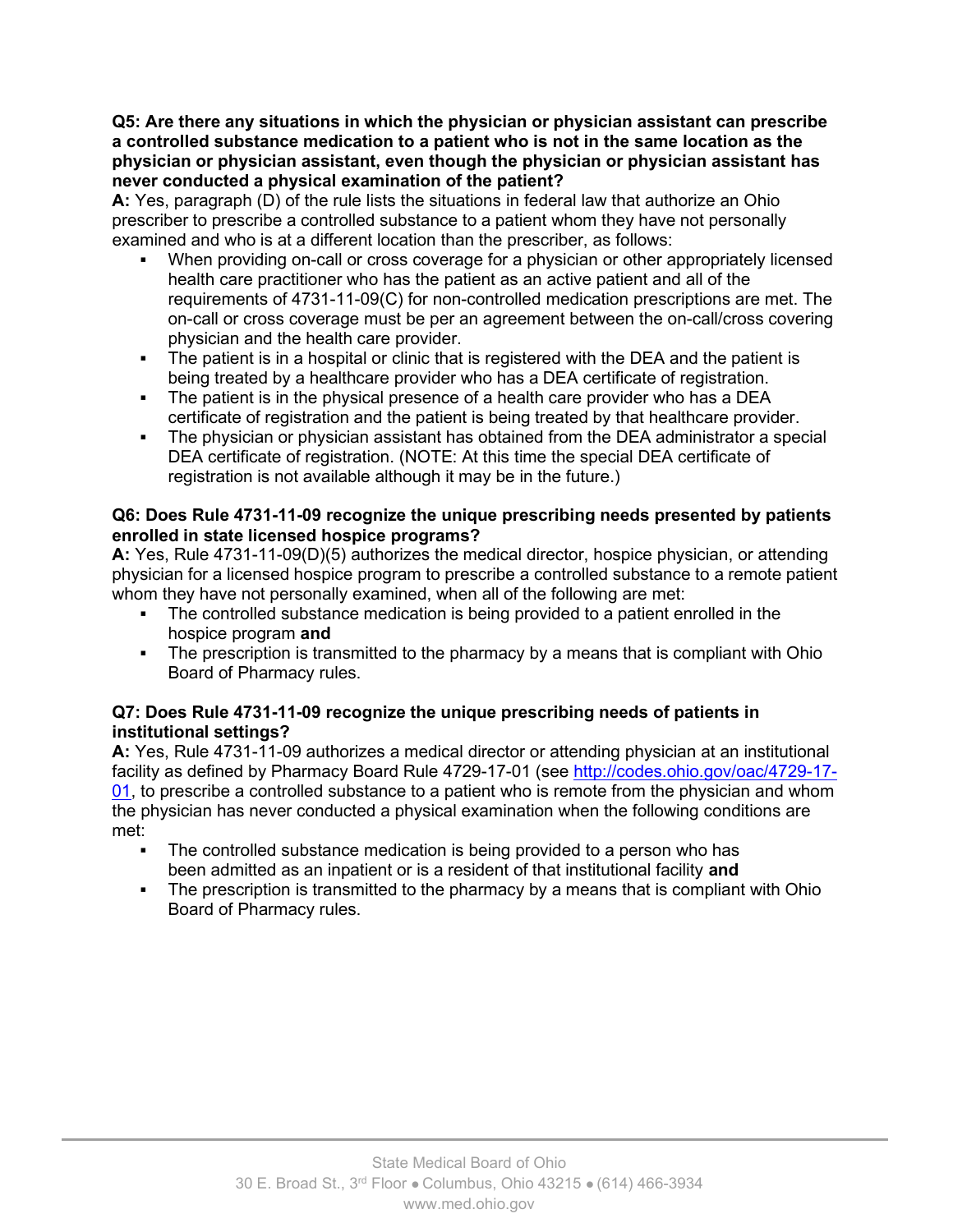**Q8: When prescribing controlled substances for nursing home patients, does the exception for medical directors in OAC 4731-11-09 (D)(6) extend to their physician assistant if the medical director is unavailable or prefers that the PA care for the patient if that PA has never conducted a physical examination of the patient?**

**A:** 4731-11-09 (D)(6) states the "The physician is the medical director of, or attending physician at, an institutional facility, as that term is defined in rule 4729-17-01 of the Administrative Code, and both of the following conditions are met:

- (a) The controlled substance is being provided to a person who has been admitted as an inpatient to or is a resident of an institutional facility, and
- (b) The prescription is transmitted to the pharmacy by a means that is compliant with Ohio board of pharmacy rules.

The requirements are less stringent for a medical director than a physician in a cross-coverage arrangement in division (D)(1). The requirements are less demanding because of the unique position of the medical director in the patient setting of a nursing home. Consequently, these requirements cannot be extended to a provider that does not hold this unique position in the institutional facility.

## **Q9: When prescribing controlled substances for nursing home patients, if the covering on-call physician or the medical director's physician assistant is required to comply with 4731-11-09(D)(1) due to a cross-coverage agreement, is personal interaction between the prescriber and the nursing home patient necessary?**

A: When prescribing controlled substances under 4731-11-09(D)(1), a prescriber is required to comply with all steps of paragraph (C) including (C)(4) which requires that the prescriber "shall, through interaction with the patient, complete a medical evaluation that is appropriate for the patient and the condition with which the patient presents and that meets the minimal standards of care, which may include portions of the evaluation having been conducted by other Ohio licensed healthcare providers acting within the scope of their professional license." Also, see the answer to #14.

# **Q10: What types of facilities are included in the definition of "institutional facility?"**

**A:** As defined in Pharmacy Board rule, an "institutional facility" means a hospital as defined in Section 3727.01 of the Ohio Revised Code, or a facility licensed by the Ohio State Board of Pharmacy and the Ohio Department of Health, Ohio Department of Rehabilitation and Correction, Ohio Department of Development Disabilities, or the Ohio Department of Mental Health and Addiction Services at which medical care is provided on site and a medical record documenting episodes of care, including medications ordered and administered, is maintained. The following facilities are examples of institutional facilities:

- **Hospitals registered with the Ohio Department of Health**
- Convalescent homes
- **•** Developmental facilities
- **Long term care facilities**
- **Nursing homes**
- **•** Psychiatric facilities
- Rehabilitation facilities
- **•** Developmental disability facilities
- **Level III sub-acute detoxification facilities**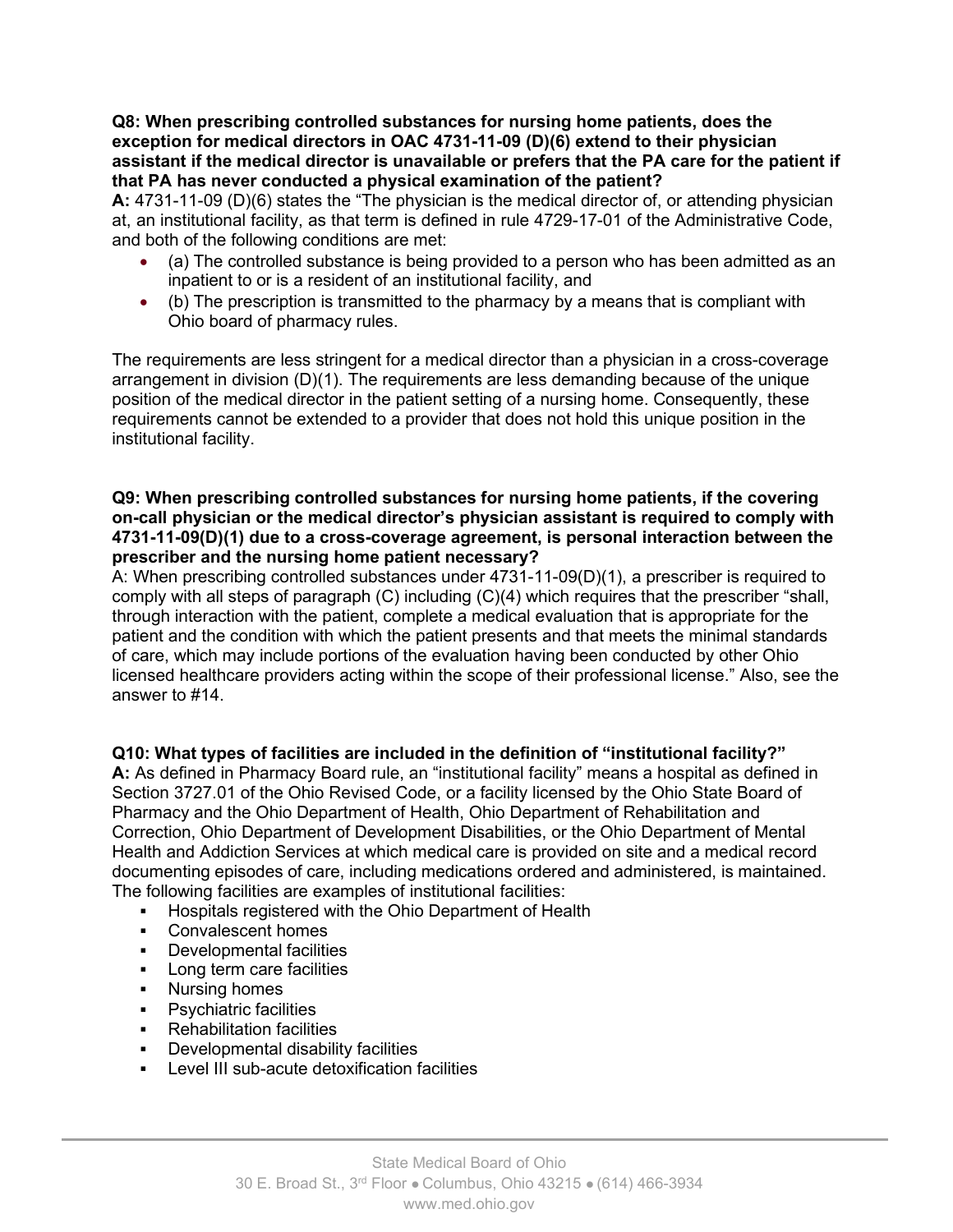## **Q11: I am a gastroenterologist and routinely prescribe non-controlled laxatives to patients prior to providing screening colonoscopies. Am I required to interact with the patient prior to prescribing these non-controlled substances?**

**A:** If the patient has been referred for a screening colonoscopy by a healthcare provider who has prescriptive authority, the information contained in the referral, including patient history and physical examination notes, are sufficient for the gastroenterologist to rely upon in prescribing the non-controlled substances for preparation for the colonoscopy. The evaluation by the referring health care provider with prescriptive authority would meet the requirements of 4731- 11-09(C)(4).

# **Q12: I am a psychiatrist. Am I able to prescribe Schedule II controlled substance stimulants such as Vyvanse or Adderall to a patient who is remote when I have never conducted an in-person examination of the patient?**

**A:** In general, no. However, if the prescribing situation meets one of the exceptions listed in Paragraph (D) of the rule then the answer is yes. But see the answer to #3, above, for important information concerning the requirements for the telecommunications system when prescribing a controlled substance via the practice of telemedicine.

### **Q13: I am a psychiatrist. Am I able to prescribe Schedule II controlled substance stimulants such as Vyvanse or Adderall to a patient in a cross-coverage arrangement with an advanced practice nurse who can only prescribe Schedule II medications for a seventy-two hour period?**

**A:** It depends. "Cross-coverage" under Rule 4731-11-09 and federal law is defined as a practitioner who conducts a medical evaluation at the request of another practitioner who conducted a medical evaluation of the patient within the previous twenty-four months and is temporarily unavailable to conduct a current evaluation. Under a September 2018 interpretation by the U.S. Department of Health and Human Services, the remote psychiatrist would be able to rely upon the examination conducted by the advanced practice registered nurse who is registered with the DEA, when the patient is in the presence of the advanced practice registered nurse and the physician communicates with the patient via an appropriately safeguarded interactive telecommunication system to determine whether the prescription is appropriate. See the answer to #3, above, for important information concerning the requirements for the telecommunication system.

### **Q14: I am a physician who has a collaboration agreement with an advanced practice registered nurse or a supervision agreement with a physician assistant. Can I rely solely on the assessment conducted by the advanced practice registered nurse or physician assistant for the evaluation aspect before prescribing a controlled substance to the patient?**

**A:** No, not solely on the assessment of the advanced practice registered nurse or physician assistant. Federal law recognizes that some of the evaluation may be conducted by the advanced practice registered nurse or physician assistant who holds DEA registration, however, federal law still requires that the collaborating or supervising physician must communicate with the patient, who is in the presence of the advanced practice registered nurse or physician assistant, via an appropriately safeguarded interactive telecommunication system to determine whether the prescription is appropriate. See the answer to #3, above, for important information concerning the requirements for the telecommunication systems.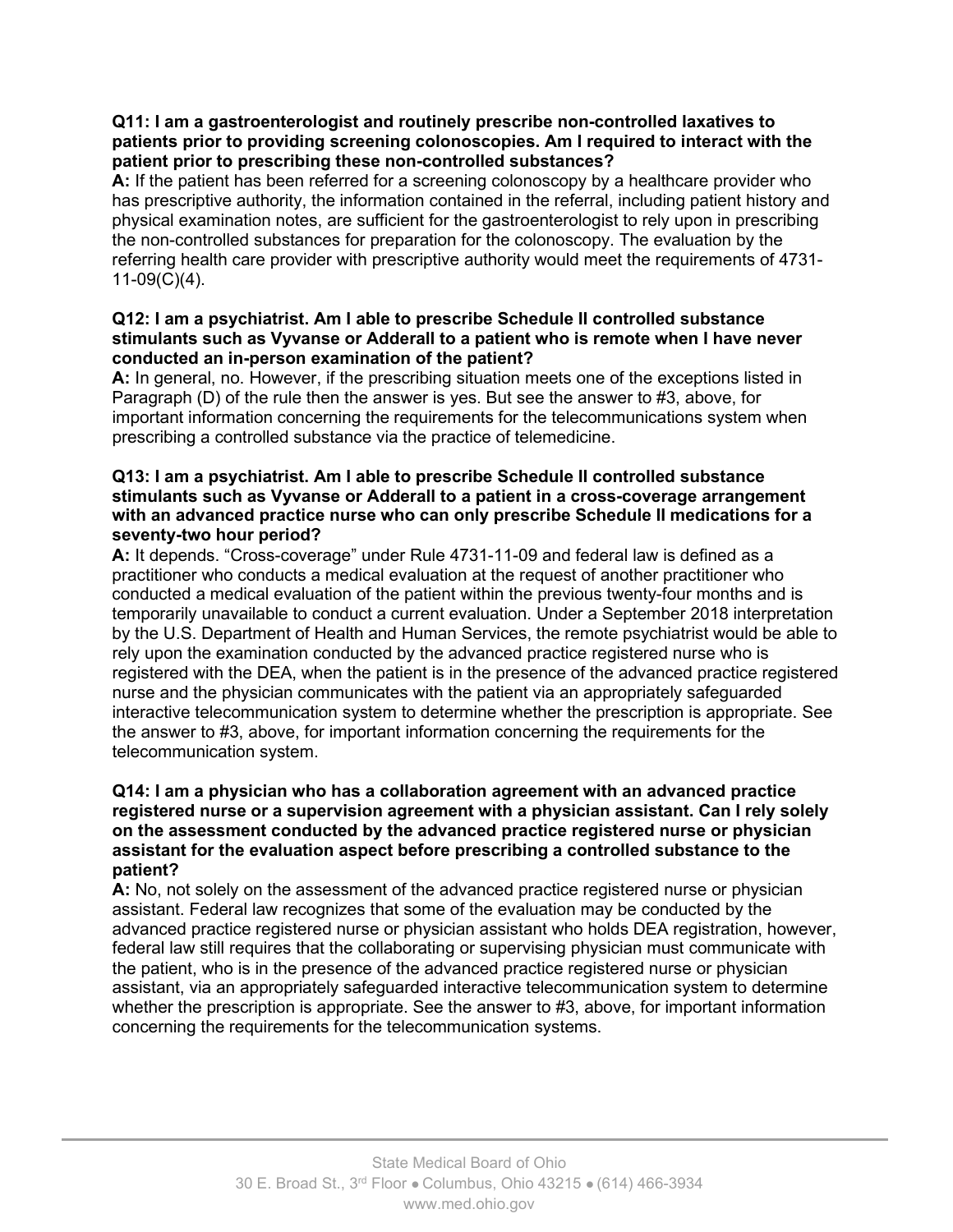**Q15: In a group practice where one or more of the group practice physicians or physician assistants have examined the patient, can any of the physicians and PAs that have examined the patient within the past 24 months prescribe controlled or non-controlled substances for the existing practice patient without having to follow OAC 4731-11-09?** A: To fall outside of the requirements of OAC rule 4731-11-09, a physician or physician assistant must have sufficient familiarity with the patient such that the physician or PA must have examined the patient previously and become familiar with the patient's specific condition for which the medication is being prescribed. If the physician or PA has examined the patient previously for a different problem or condition than the specific condition for which the medication is being prescribed, that prescriber would have to comply with the requirements of 4731-11-09.

#### **Q16: I am a physician assistant providing care to a discharged, post-operative patient under a supervision agreement with the surgeon. This patient needs adjusted/additional controlled substance pain medication when the surgeon is not available or prefers that I address prescription requests. I have never conducted a physical examination of the patient. Am I required to interact with the patient prior to prescribing controlled substances?**

A: Yes, no exception applies to this situation because it involves a controlled substance.

## **Q17: In a cross-coverage or on-call situation, I am considering prescribing a noncontrolled substance to a patient who I have never physically examined. Can I rely on a nurse's assessment of the patient to comply with 4731-11-09(C)(4)?**

**A:** Yes, in a cross-coverage situation the interaction with the patient required by Paragraph (C)(4) of the rule may be coordinated through another licensed health care provider acting within the scope of their professional license. Examples of licensed health care providers include a nurse, pharmacist, or physician assistant. "Cross-coverage" is defined in Rule 4731- 11-01 to include "on call coverage."

#### **Q18: Before prescribing a non-controlled substance to a new patient via a telemedicine encounter, am I required to personally perform all of the steps in 4731-11-09 (C)(1) through (C)(9)?**

**A:** The physician or physician assistant must interact with the patient to complete a medical evaluation, as required by 4731-11-09(C)(4), and to establish or confirm a diagnosis and treatment plan, to include the utilization of any prescription drug, as required by 4731-11- 09(C)(5). However, all documentation and other requirements may be delegated to appropriate personnel.

#### **Q19: I am in a cross-coverage arrangement with another health care provider and I am covering for that health care provider who is on vacation. What do I need to do if I am considering prescribing a controlled substance medication to a patient of the vacationing health care provider?**

**A:** The prescribing of controlled substances must comply with 4731-11-09(D):

- Under (D)(1), you must comply with the requirements of paragraph (C) of the rule. See Questions 15 and 16 for information concerning compliance with paragraph (C) requirements.
- Under  $(D)(2) (6)$ , you must have sufficient information to prescribe within the minimal standards of care.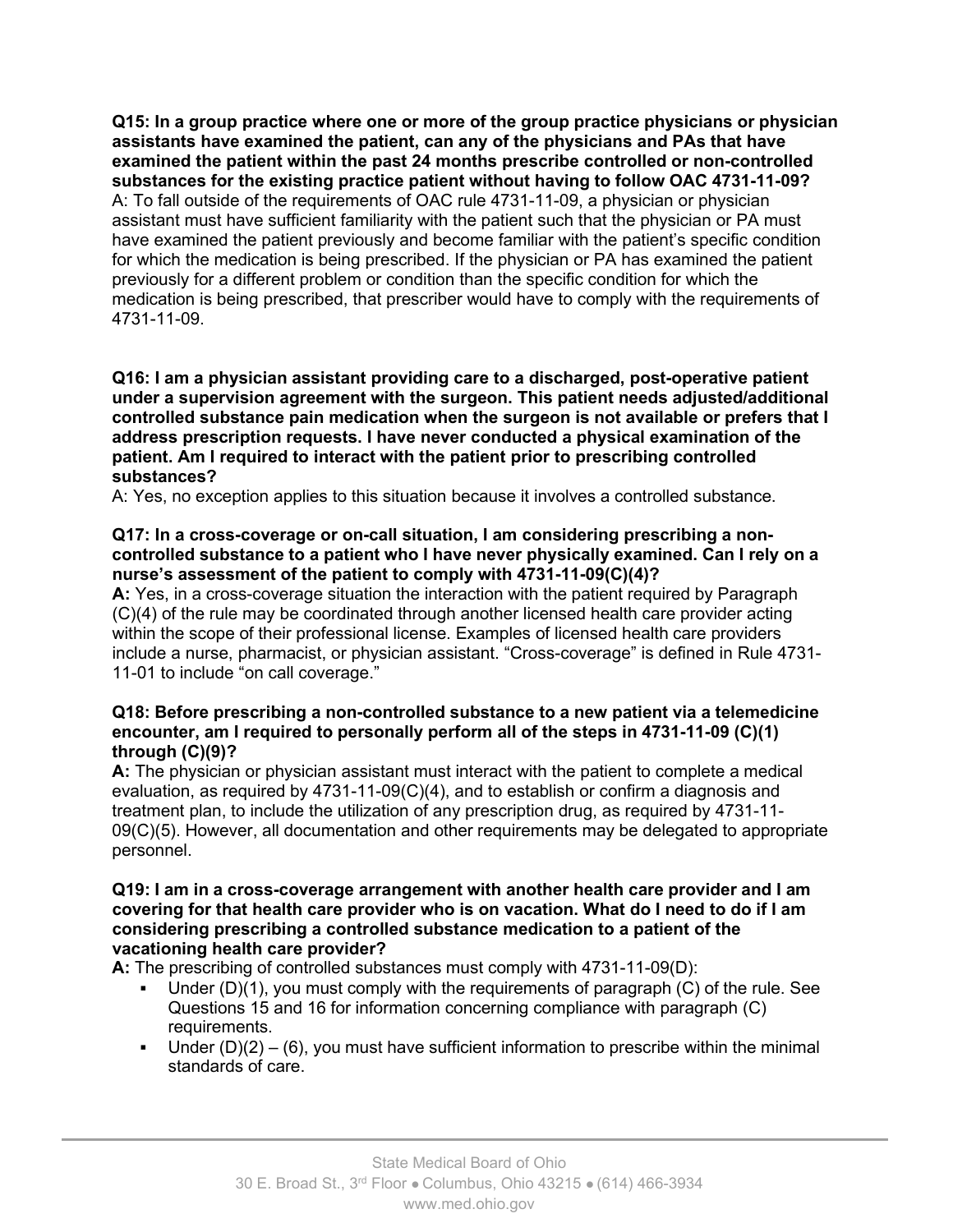# **Q20: I am in a cross-coverage arrangement as described above. What do I need to do if I am considering prescribing a non-controlled substance medication to the same patient?**

**A:** You must comply with the requirements of 4731-11-09(C) regardless of whether or not the patient is in an in-patient setting. However, the interaction with the patient required by Paragraph (C)(4) may be coordinated through another licensed health care professional working within the scope of their professional license.

# **Q21: I am a hospice medical director. May I prescribe a controlled substance medication to a hospice patient I have never personally examined?**

**A:** Yes, 4731-11-09(D)(5) permits you to do so when you comply with the requirements of that paragraph.

## **Q22: I am the medical director of a hospice. May I prescribe a non-controlled substance medication to a hospice patient I have never personally examined?**

**A:** Yes, but you must follow all of the requirements in 4731-11-09(C). However, the interaction with the patient required by Paragraph  $(C)(4)$  of the rule may be coordinated through another licensed health care provider acting within the scope of their professional license.

**Q23: I am an attending physician of a hospice program. I am considering prescribing a non-controlled substance to a hospice patient whom I have never examined. Do I need to follow all of the requirements in 4731-11-09(C) if the patient is in a home care setting? A:** Yes. However, the interaction with the patient required by Paragraph (C)(4) of the rule may be coordinated through another licensed health care provider acting within the scope of their professional license.

# **Q24: What if the patient is in an in-patient setting? Do I still have to follow all of the requirements in 4731-11-09(C) in a cross-coverage situation?**

**A:** Yes. However, the interaction with the patient required by Paragraph (C)(4) of the rule may be coordinated through another licensed health care provider acting within the scope of their professional license.

**Q25: I am a physician assistant, providing care to a non-hospice oncology patient or a non-hospice palliative care patient under a supervision agreement when the physician is not available or prefers that I address controlled substance prescription requests. The patient may need controlled substance medication adjustments and I have never conducted a physical examination of the patient. Am I required to interact with the patient prior to prescribing controlled substances?**

A: Yes, no exception applies to this situation because it involves a controlled substance.

**Q26: I am the physician for a home health program. I am the collaborating physician for advanced practice registered nurses and supervising physician for physician assistants who make the home visits. Many of the patients require Schedule II controlled substances, however, the situation is not one in which the advanced practice registered nurse or physician assistant is authorized by the Ohio Revised Code to prescribe a Schedule II drug. Even though I have never personally examined the patient, may I prescribe a Schedule II medication to the patient based upon the physical examinations and assessments performed by the advanced practice registered nurse or physician assistant?**

**A:** See the answers to #13 and #14, above.